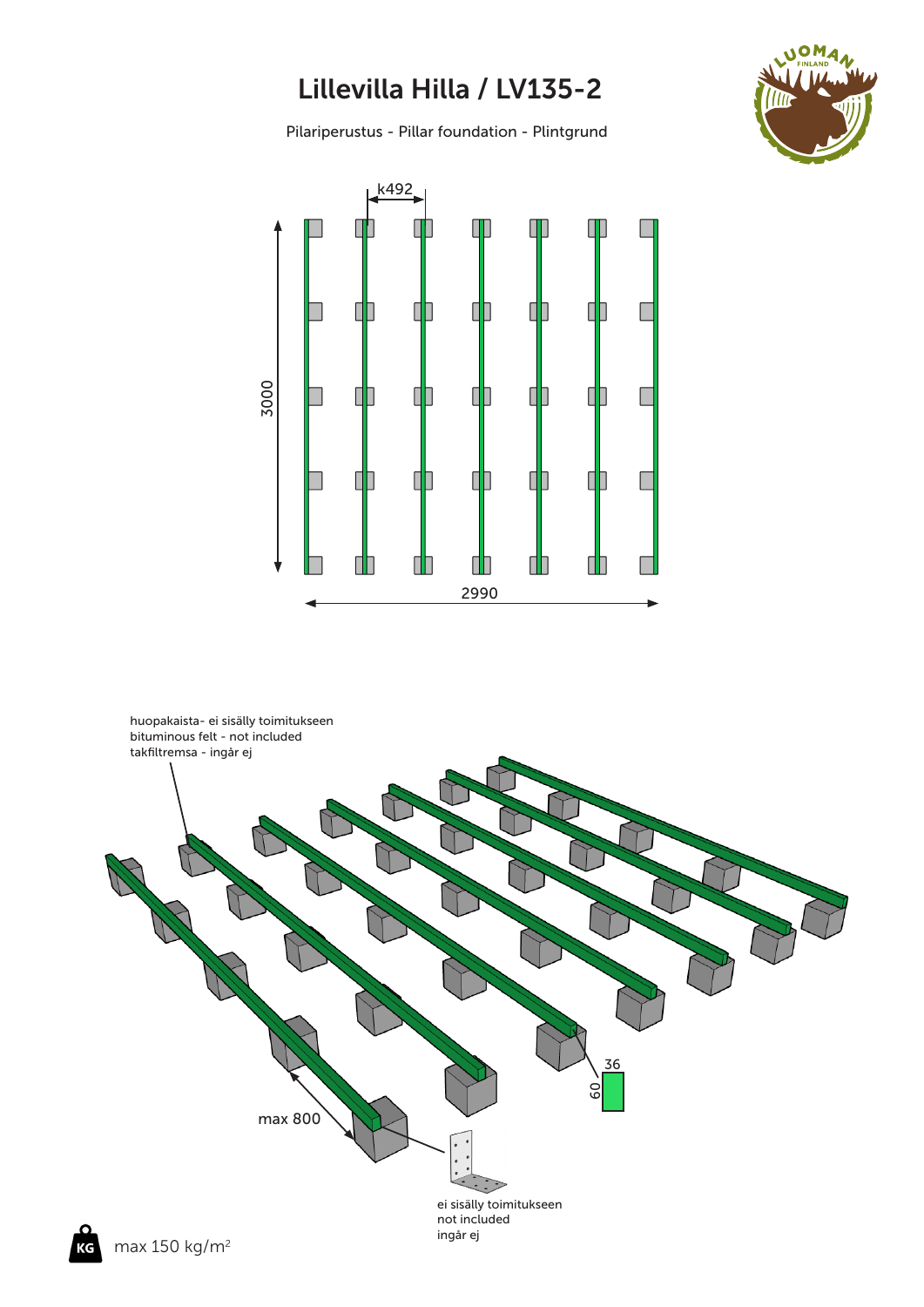## Lillevilla Hilla / LV135-2

0<sub>M</sub>

Pilariperustus haltijapalkein - Pillar foundation with extra beams - Plintgrund med bärlinor

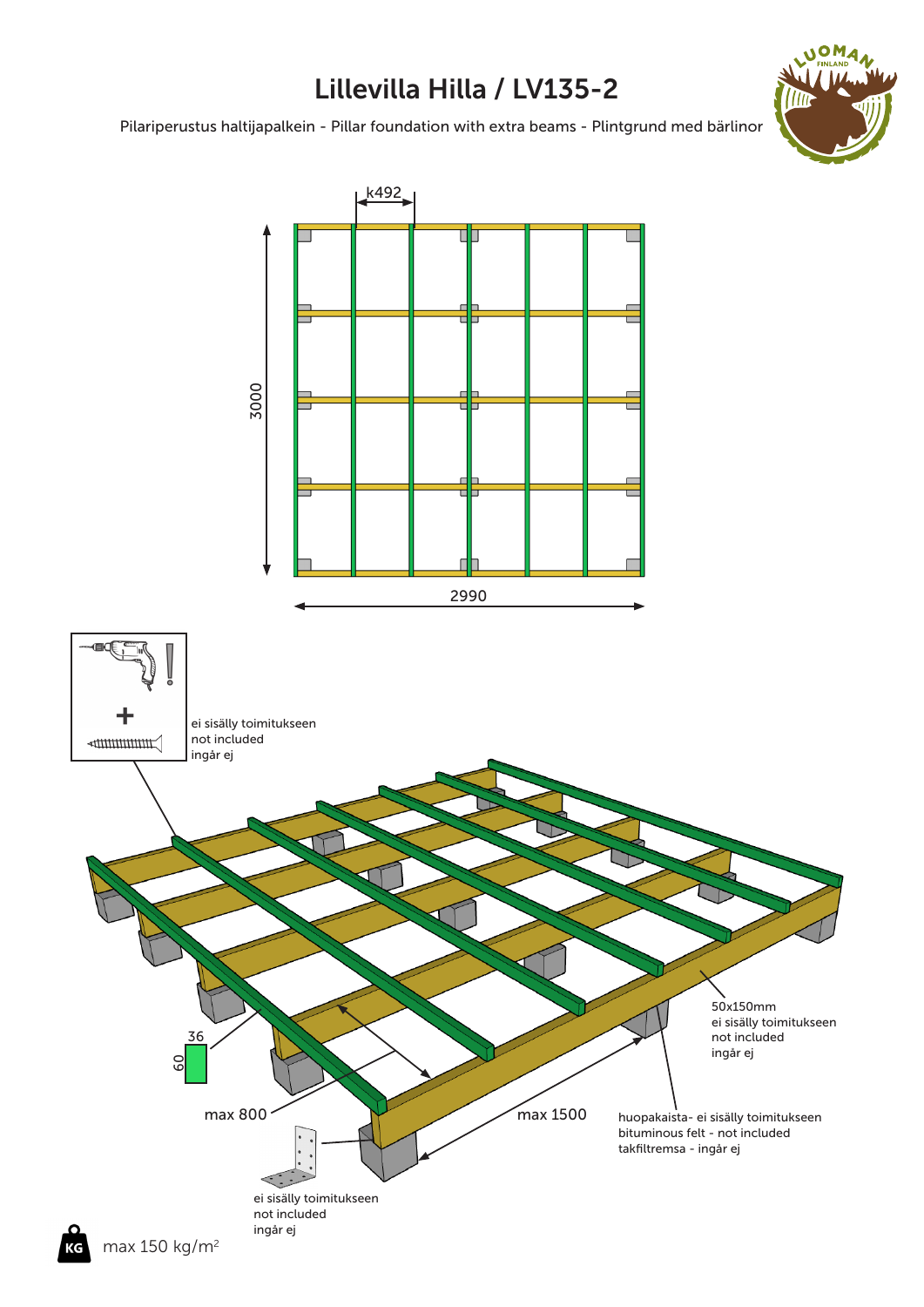## Pilariperustuksen periaatepiirros



Perustustapoja on monia, ja perustukset tulee tehdä perustusolosuhteiden mukaan. Perustustapaa valittaessa ja suunniteltaessa on hyvä käyttää asiantuntijaa apuna. Tässä on esitetty kevyen pilariperustuksen periaate, joka sopii käytettäväksi kevytrakenteisten piharakennustemme kanssa. Tarvittavat pilarimäärät ja maksimitukivälit käyvät ilmi kunkin tuotteen kokoonpano-ohjeesta sekä mallikohtaisesta pilariperustuspiirustuksesta. Rakennus tulee kiinnittää perustukseen. Rakennuksen perustuksen tulee olla routimaton ja painumaton. Perustusta tehtäessä on varmistettava, että perustus yltää routarajan alapuolelle, tai vaihtoehtoisesti on käytettävä routasuojalevyjä routimisen estämiseksi. Routasyvyydet Suomessa vaihtelevat maalajeittain sekä alueittain, ja keskimääräiset alueittaiset routasyvyydet voi tarvittaessa tarkistaa Ympäristökeskuksen tiedoista: http://wwwi3.ymparisto.fi/i3/paasivu/FIN/Routa/Routa.htm.



- 1 Mökin perustuspuu
- 2 Kiinnike (esimerkiksi kulmarauta + ruuvit ja tulpat)
- 3 Kosteuskatko (esimerkiksi bituminen sokkelikaista)
- 4 Pilari (esimerkiksi Leca-harkko)
- 5 Antura (esimerkiksi betonilaatta) tarvittaessa
- 6 Routasuojalevy(t) tarvittaessa
- 7 Routimaton, tiivistetty kantava kerros (esimerkiksi murske, sora tai sepeli)

![](_page_2_Figure_11.jpeg)